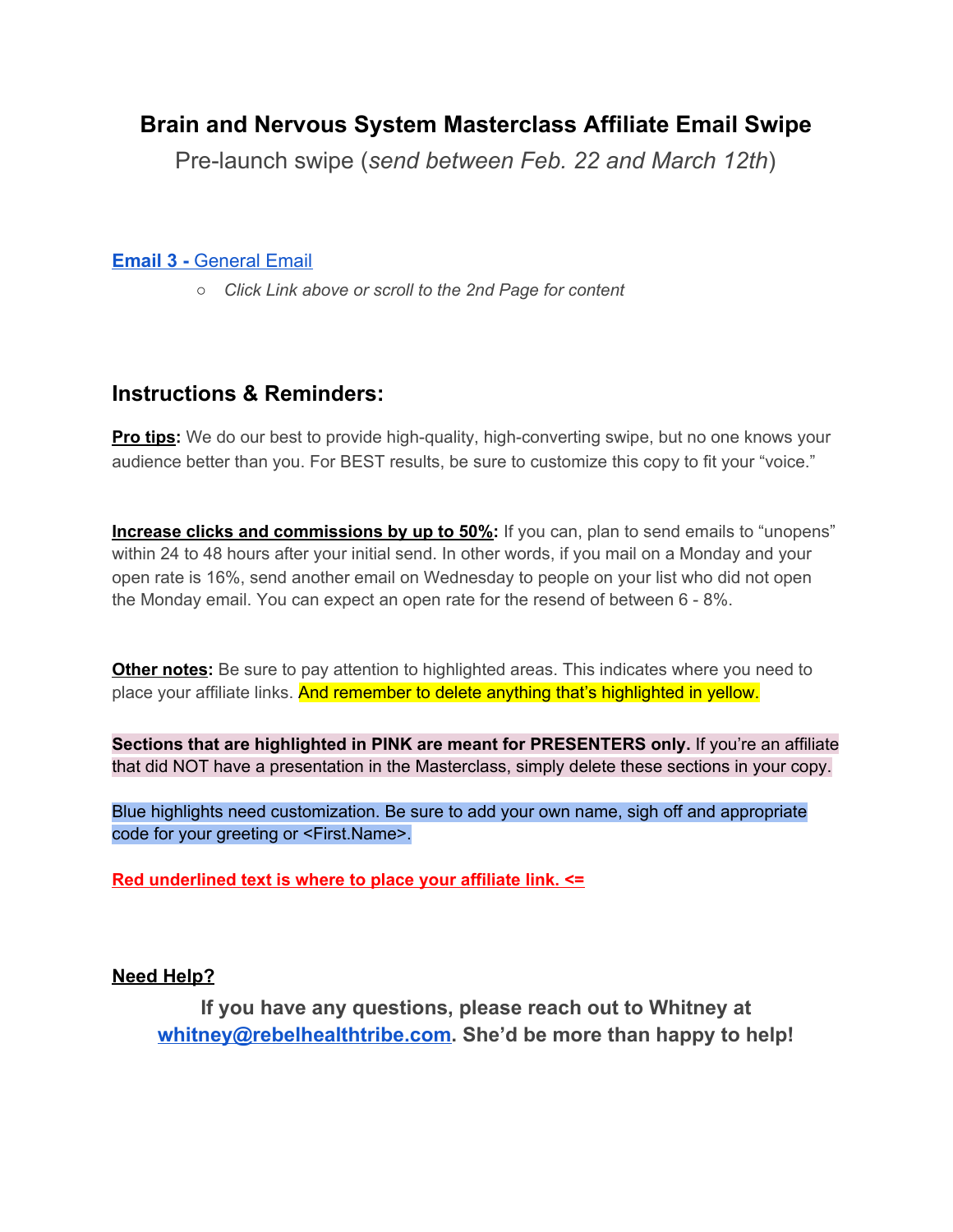## <span id="page-1-0"></span>**Affiliate Email 3: General Email**

### **Subject Options**

- Millions of lives and billions of dollars… what can be done?
- Join me this weekend, find your missing link.
- Attend this professional conference… from your couch!
- Depressed, exhausted, anxious? Solutions here.
- Neurological disease skyrocketing... here's hope.

### **Email Content**

**On the run?** If you or a family member are concerned about brain health, neurodegenerative diseases, or even things like even depression, anxiety and brain fog, **tune into the Brain and Nervous System Masterclass Here. <= [Affiliate Link]**

#### **<First.Name>,**

There's an event coming up this weekend that I *must* share with you.

My friends at Rebel Health Tribe produce these, high-level, professional masterclasses only a couple of times per year.

This year, the focus is on the brain and nervous system - an area often overlooked when approaching chronic disease and health optimization.

## **Save Your Spot Here! <= [Affiliate Link]**

Why is this topic so important?

Well, you can start with the rapidly accelerating epidemics we're seeing in this country of neurodegenerative diseases like Alzheimer's, dementia, and Parkinson's - which impact millions of people (and their families) annually.

Or we can talk about the fact that more than 1 in 3 adults in the US are currently suffering from anxiety or depression… with both growing rapidly among young people as well.

Then there are the rapidly accelerating rates of Autism and other childhood neurological conditions, such as PANS/PANDAS.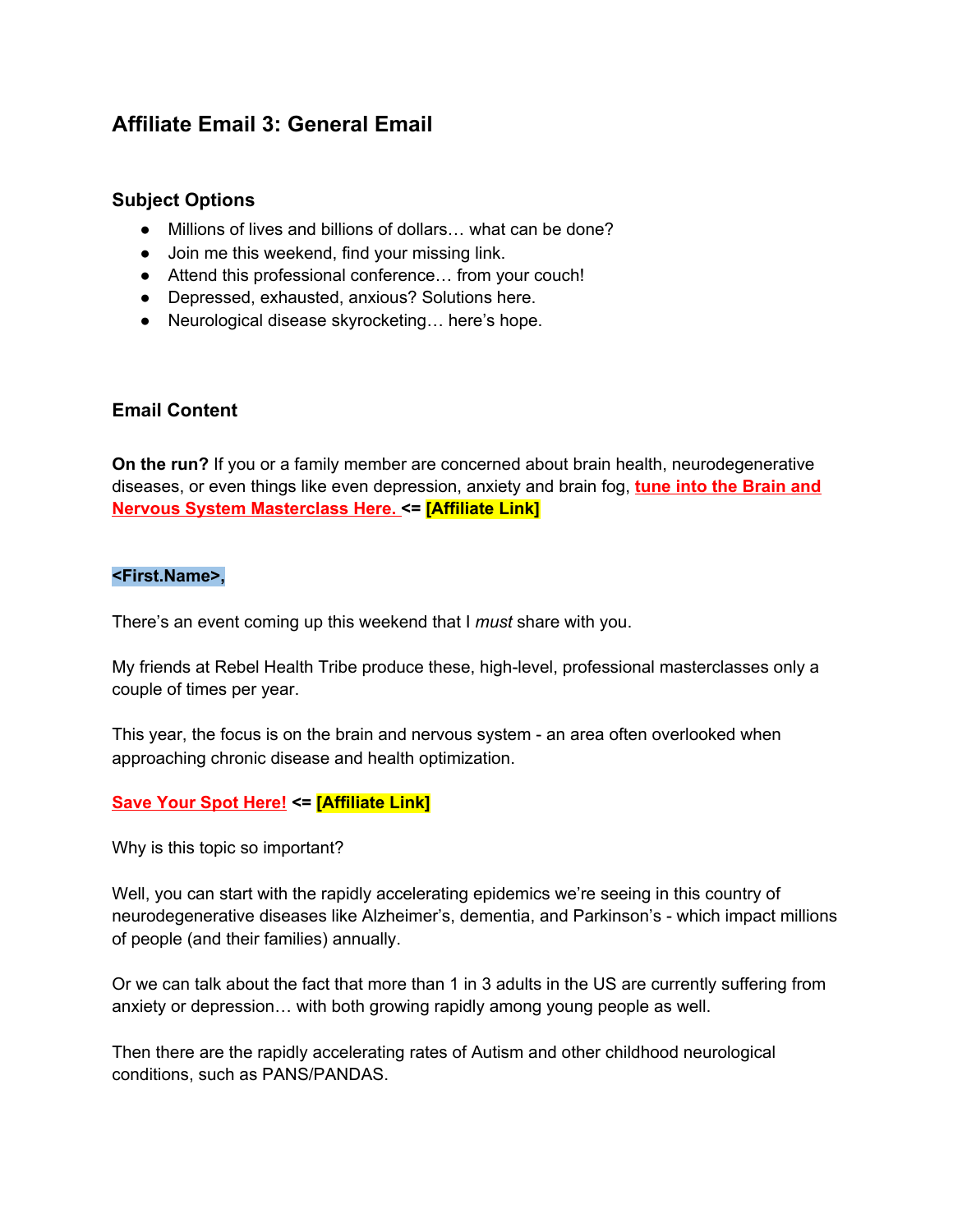How about the cost? Over \$800 *billion* annually spent on neurological disease treatment and management annually in the US alone. (Source: American Neurological Association)

While all these conditions are terrible, it's just the tip of the iceberg.

What we often *don't* realize is that the health of the brain and nervous system plays a vital role in the development of (and healing of) gut & digestive issues, hormone imbalances, autoimmunity, and just about every other form of chronic disease.

The brain and nervous system are often the *last* place we look.

And if they do start to address brain issues, it's only after they've begun to experience neurodegenerative issues.

It's time we bring brain and nervous system health to the forefront.

**[For Presenters Only]** That's why I accepted the invitation to be a quest presenter for this event. I know RHT only produces the highest quality events and it's an honor to be on stage with the other amazing experts.

My friend Michael over at RHT has gathered 19 leaders in the fields of neurology, neuroscience, biofield sciences, and psychoneuroimmunology to share professional presentations with *you* starting March 13th.

## **Grab Your Spot <= [Affiliate Link]** at the **Rebel Health Tribe Brain & Nervous System Masterclass** today!

These are not typical interviews, but full-length professional presentations.

## **[For Presenters Only]** My presentation is titled **(FILL IN PRESENTATION TITLE)** and I'll be sharing **(INSERT A FEW DETAILS OF PRESENTATION)**.

Here's a little taste of who I'll be joined by, and what they'll be sharing: **(Presenters: IF YOU ARE LISTED, REMOVE YOUR BULLET POINT)**

- Dr. Datis Kharrazian is covering the role of brain inflammation in chronic fatigue, depression, and other conditions - and what can be done about it!
- Dr. Maya Shetreat will share the neuroscience of psychedelics, one of the hottest topics in mental health today.
- Dr. Christine Schaffner will give a presentation on the *terrain of the brain* and the importance of healthy glymphatic (did you know the brain has a lymphatic system?) function.
- Dr. Titus Chiu will be explaining how the "brainstem always wins" and teaching the neuroscience of the fight & flight response.